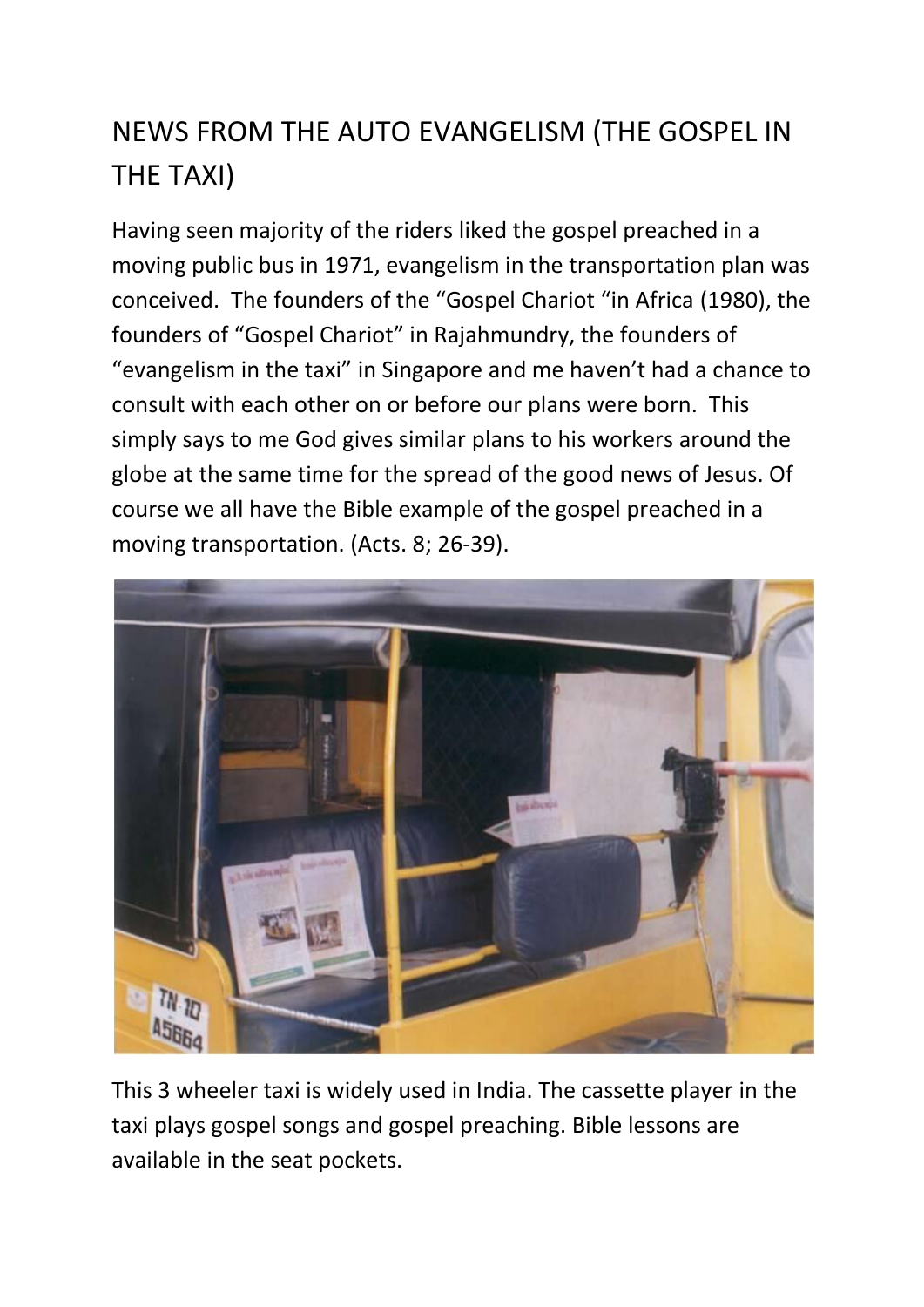Most of the preachers graduated from our preaching school go to new places to establish the church. They need monetary help to maintain their families. The willing preacher taxi drivers make enough money for their needs. When the taxi riders know the gospel is free and the drivers are not paid for the preaching but out of love they better appreciate the message and the messenger.

![](_page_1_Picture_1.jpeg)

The riders are thankful to the honest and kind preacher drivers for charging only reasonable fare and being helpful to the elderly, disabled and pregnant women walking them to the hospital or their homes. Most of them sign up for Bible study in their homes. For these reasons and more these taxis stay busy all the time. Now 19 taxis are operated. We are praying for the opportunity to send out a hundred taxis to the streets of Chennai.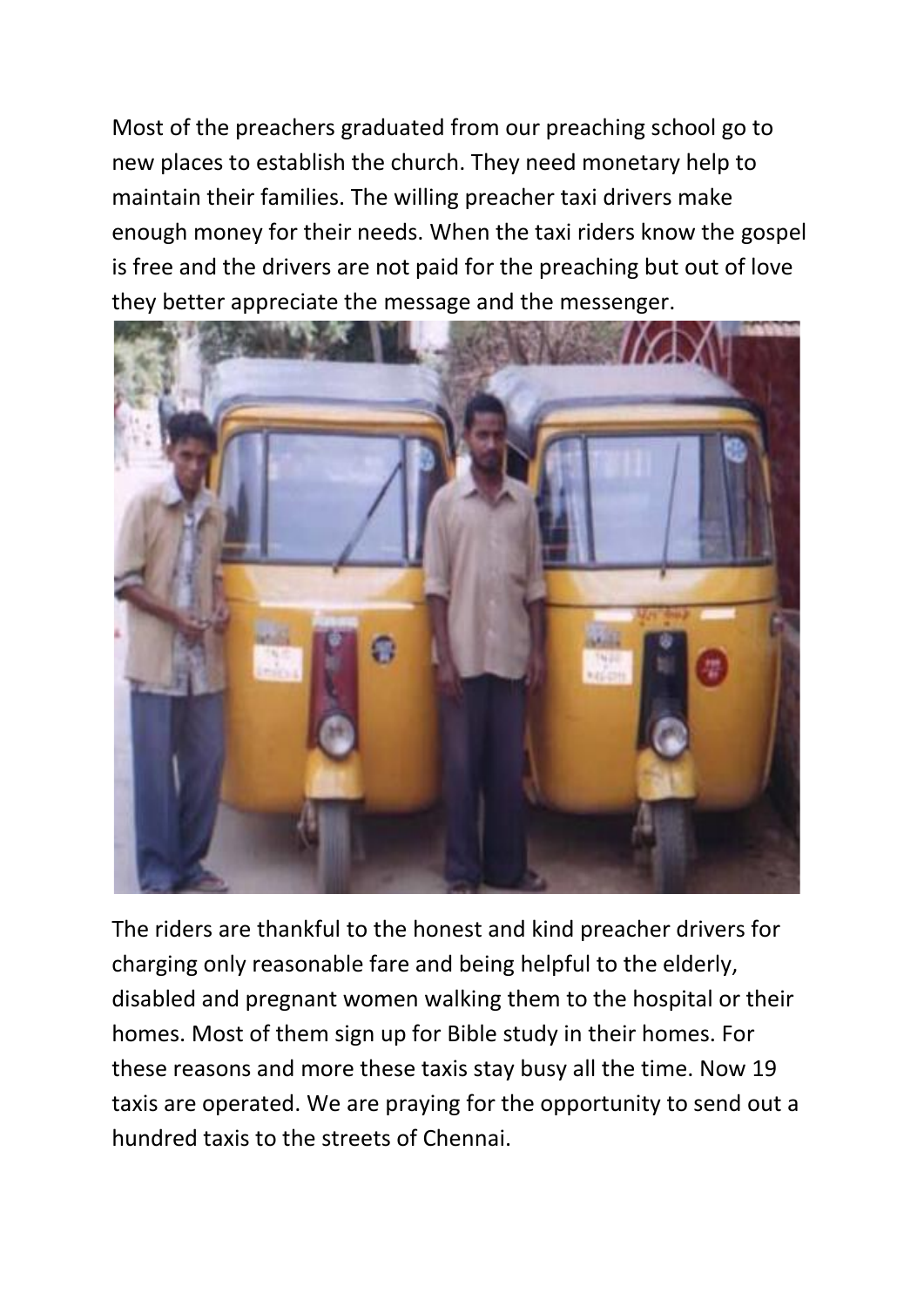![](_page_2_Picture_0.jpeg)

Visiting brethren got interested in this plan and they wanted to introduce it in Mexico where they visit and work.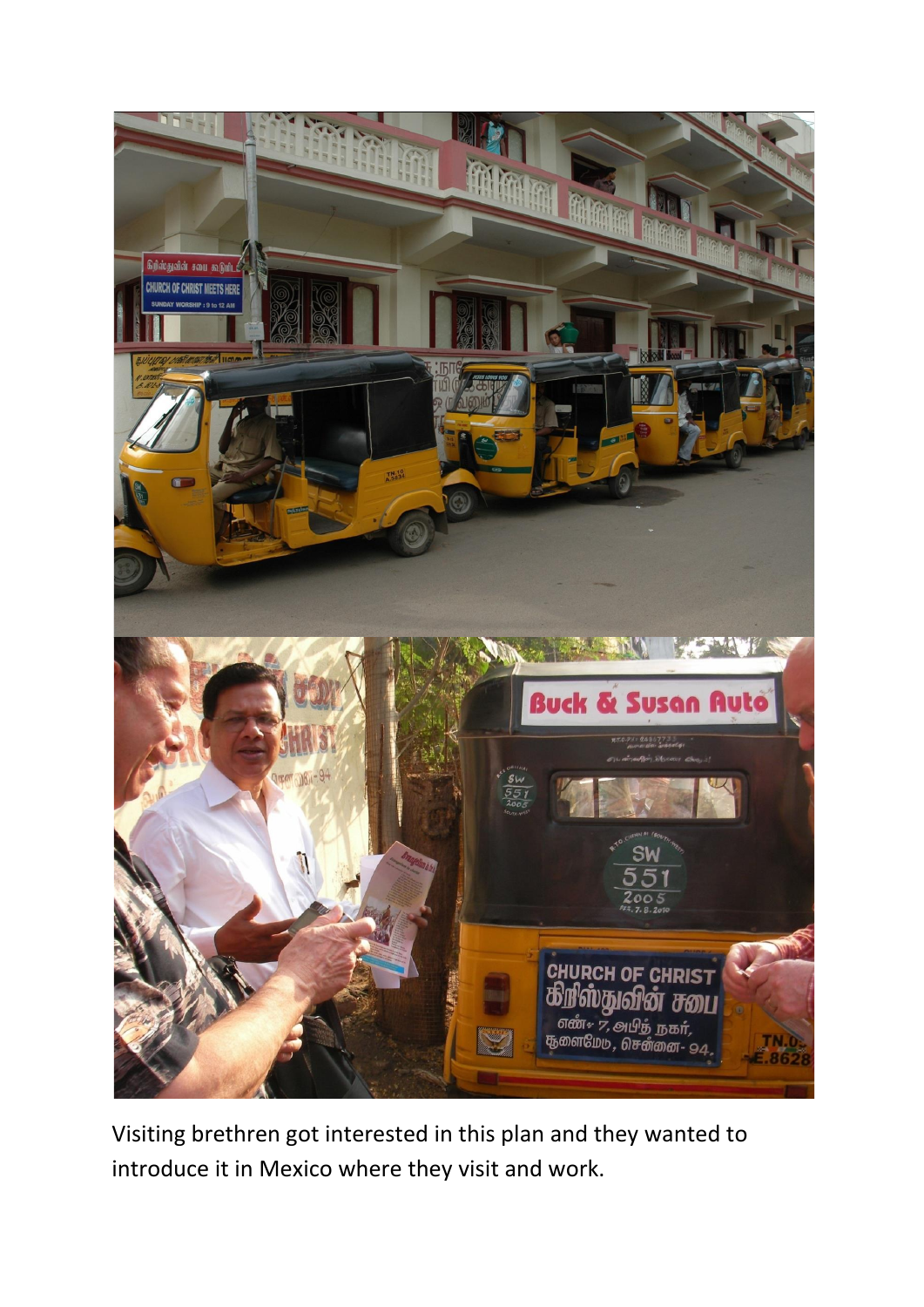The church meeting place address displayed at the rare of the taxi helps people to find where the churches of Christ meet. One of those days while I was working the Bible lesson in my cabin a person walked in and shook hands with me. He acted like he knew me forever. That was the first time we ever met. Vasu Munusamy from South Africa was on a 2 weeks business vacation to Chennai, India. Out of the airport in Chennai he hired a taxi to go to his hotel room. Having seen a church of Christ taxi in front of his taxi he asked his driver to follow the church of Christ taxi and he ended up at my work place. He and his family are church of Christ members in South Africa and were so excited to find the same church in Chennai India. Like him many hundreds found out the church meeting places seeing the sign board at the rear of our taxis.

![](_page_3_Picture_1.jpeg)

Bread and butter to the preacher drive and saving gospel to the city. Isaiah 55:10. "Seed to the sower and bread to the eater".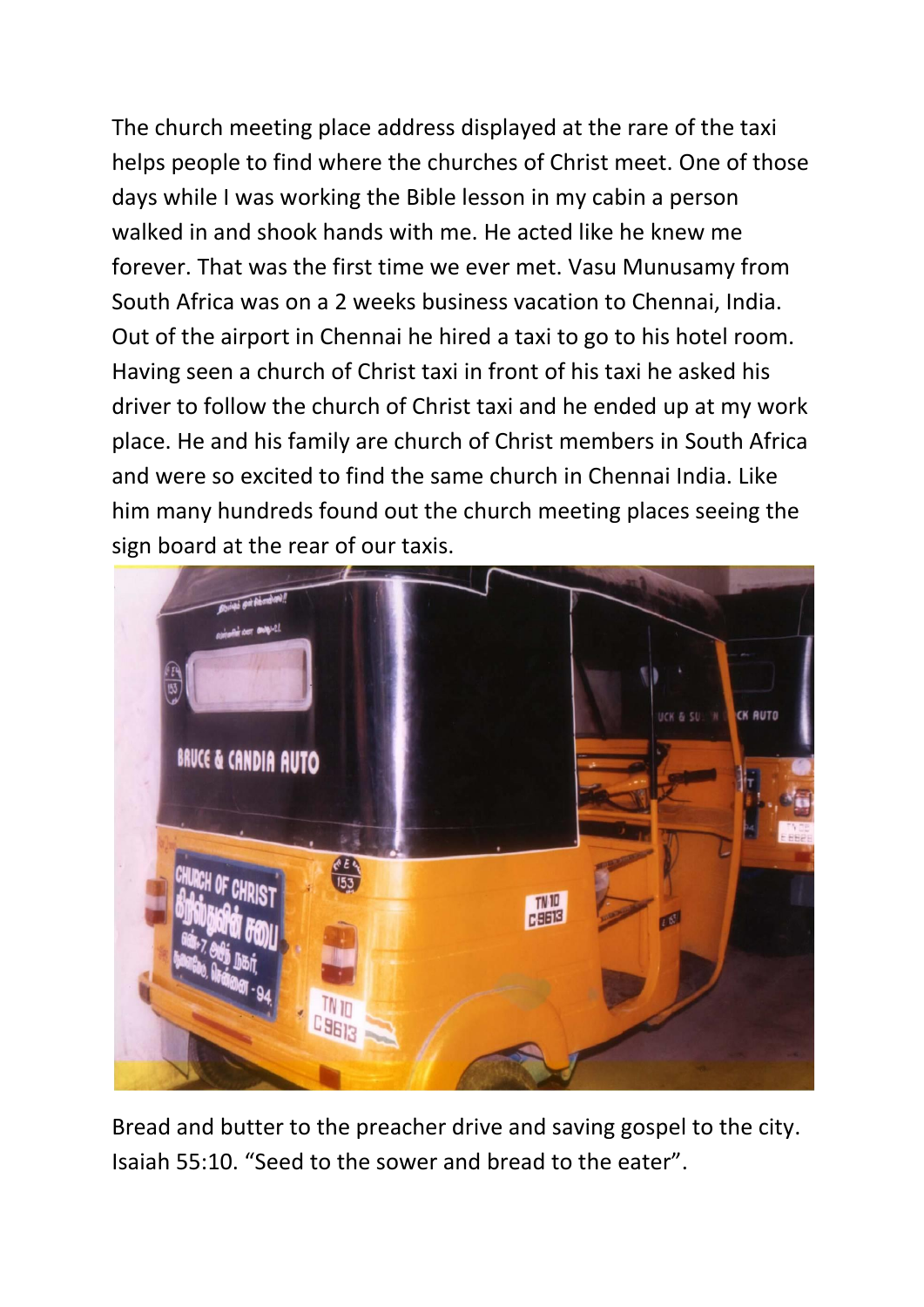THE MOBILE GOSPEL TEAM IS ANOTHER VERSION OF THE BUS MINISTRY. The bus with a team of preachers goes out into rural towns and preaches the gospel. The bus is their home. Necessary tools including a portable baptistery to work they carry in the bus. They work in a town teaching everyone who is willing to study and preaching under a tent until the church is established there. Then they move on to the next town. We send a preacher to the church established from the preacher school.

![](_page_4_Picture_1.jpeg)

360 towns covered so far and still counting. Bibles, song books, charts, tracts and other needed items for the growth of the children of God are distributed to them. This team enrol students for Bible correspondence course, and identify the poor kids needing help with schooling, the poor widows and orphans, the poor sick and disabled people who needing help. They are connected with the respective avenues of services provided by our teams. 18,000 souls saved for eternity.